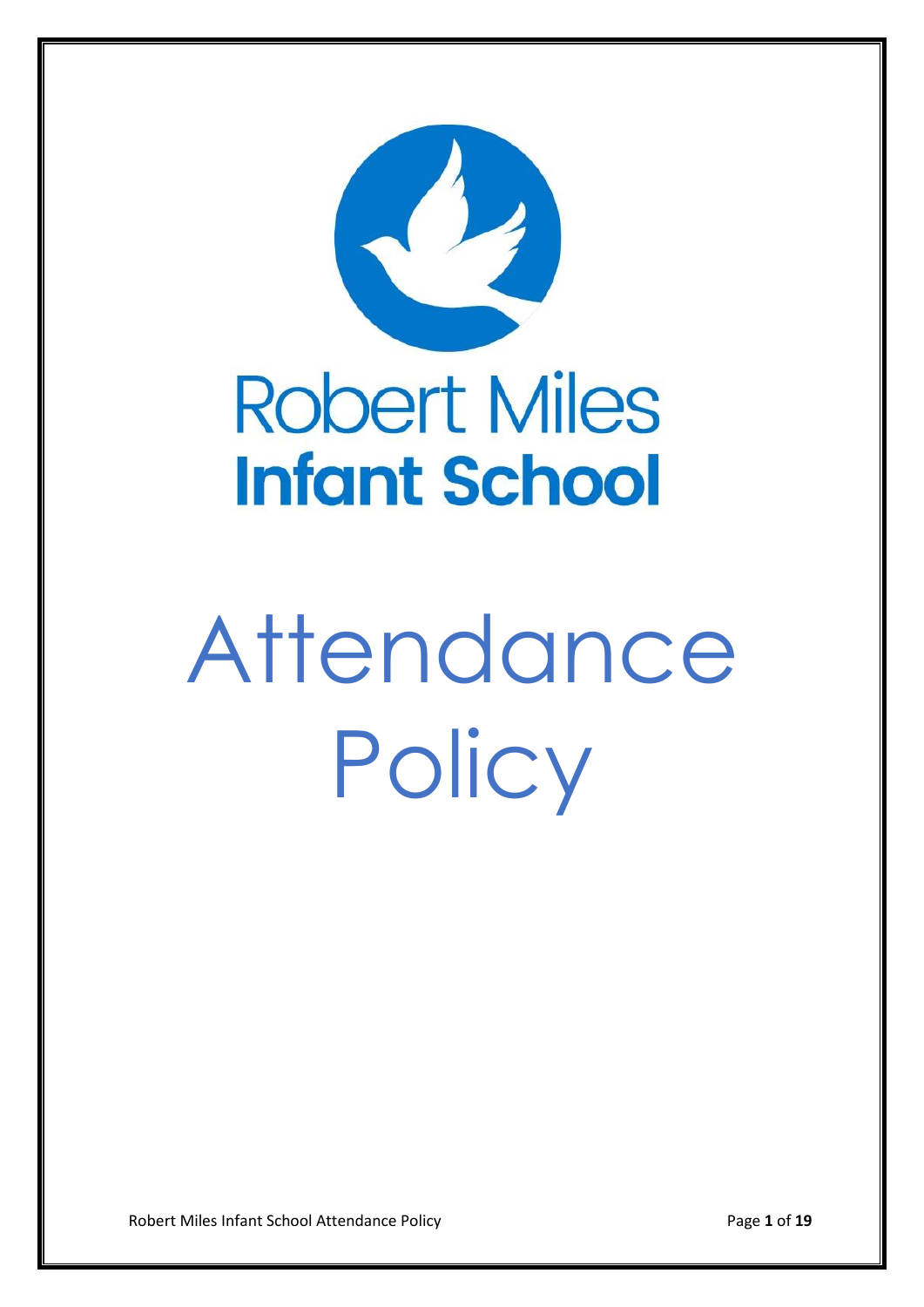# **CONTENTS**

| AIMS & OBJECTIVES OF THE POLICY                                     | Page 3  |
|---------------------------------------------------------------------|---------|
| <b>DEFINITIONS OF ABSENCE</b>                                       | Page 4  |
| <b>RESPONSIBILITIES</b>                                             | Page 5  |
| THE PROCESS FOR MONITORING ATTENDANCE<br>Inc. lateness and sickness | Page 7  |
| <b>MONITORING OF ABSENCE</b><br>Inc. formal monitoring periods      | Page 8  |
| CHILDREN MISSING FROM EDUCATION                                     | Page 9  |
| <b>REWARDS FOR GOOD ATTENDANCE</b>                                  | Page 9  |
| <b>REQUEST FOR ABSENCE FROM SCHOOL</b><br>Inc. holiday penalties    | Page 10 |
| <b>APPENDICIES</b>                                                  | Page 12 |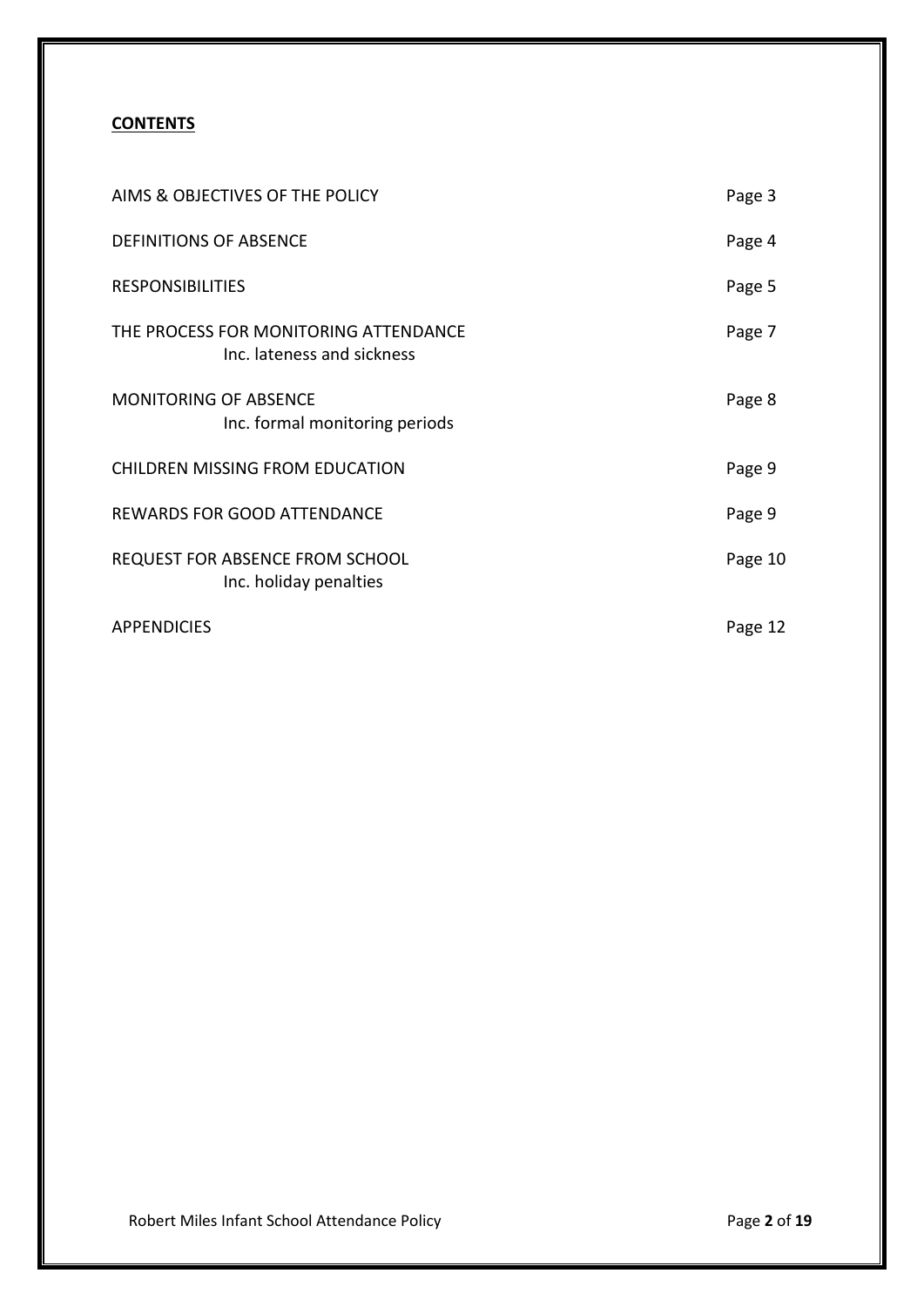#### **AIMS & OBJECTIVES OF THE POLICY**

- To promote regular attendance thus offering all pupils equal access to learning.
- Improve pupils' achievement by ensuring high levels of attendance and punctuality.
- Meet the government attendance target set for us for all children, apart from those with chronic health issues.
- Create an ethos in which good attendance and punctuality are recognised as the norm and seen to be valued by the school.
- Raise awareness of parents, carers and pupils of the importance of uninterrupted attendance and punctuality at every stage of a child's education.
- Work in partnership with pupils, parents, staff and support services so that all pupils realise their potential, unhindered by unnecessary absence.
- Establish a pattern of monitoring attendance and ensure consistency in recognising achievement and dealing with difficulties.
- Recognise the key role of all staff, but especially class teachers, in promoting good attendance.

Regular and punctual school attendance is important. Pupils need to attend school regularly if they are to take full advantage of the educational opportunities available to them by law.

Robert Miles Infant School fully recognises its responsibilities to ensure pupils are in school and on time, therefore having access to learning for the maximum number of days and hours. Although good attendance is deemed to be 95% and above, we have set an overall attendance target of 97%, reflecting the high aspirations we have of all our pupils.

Although parents/carers have the legal responsibility for ensuring their child's good attendance, the head teacher, the executive team at Nova Education Trust and governors at our school work together with other professionals and outside agencies to ensure that all pupils are encouraged and supported to develop good attendance habits. Procedures in this policy are followed to ensure this happens.

Children who are persistently late or absent soon fall behind with their learning. Children who are absent from school frequently develop large gaps in their learning which will impact on their progress and their ability to meet age related learning expectations. A child whose attendance drops to 90% each year will, over their time at primary school, have missed two thirds of a year of learning.

The Education Act 1996 requires parents and carers to ensure their child receives efficient fulltime education, suitable to their age, ability, aptitude and any special needs they may have, either by regular attendance at school or otherwise.

Under current government legislation, all absence figures, together with the reasons for absence have to be reported to the school's governing body, the local authority (LA) and the Department for Education (DfE).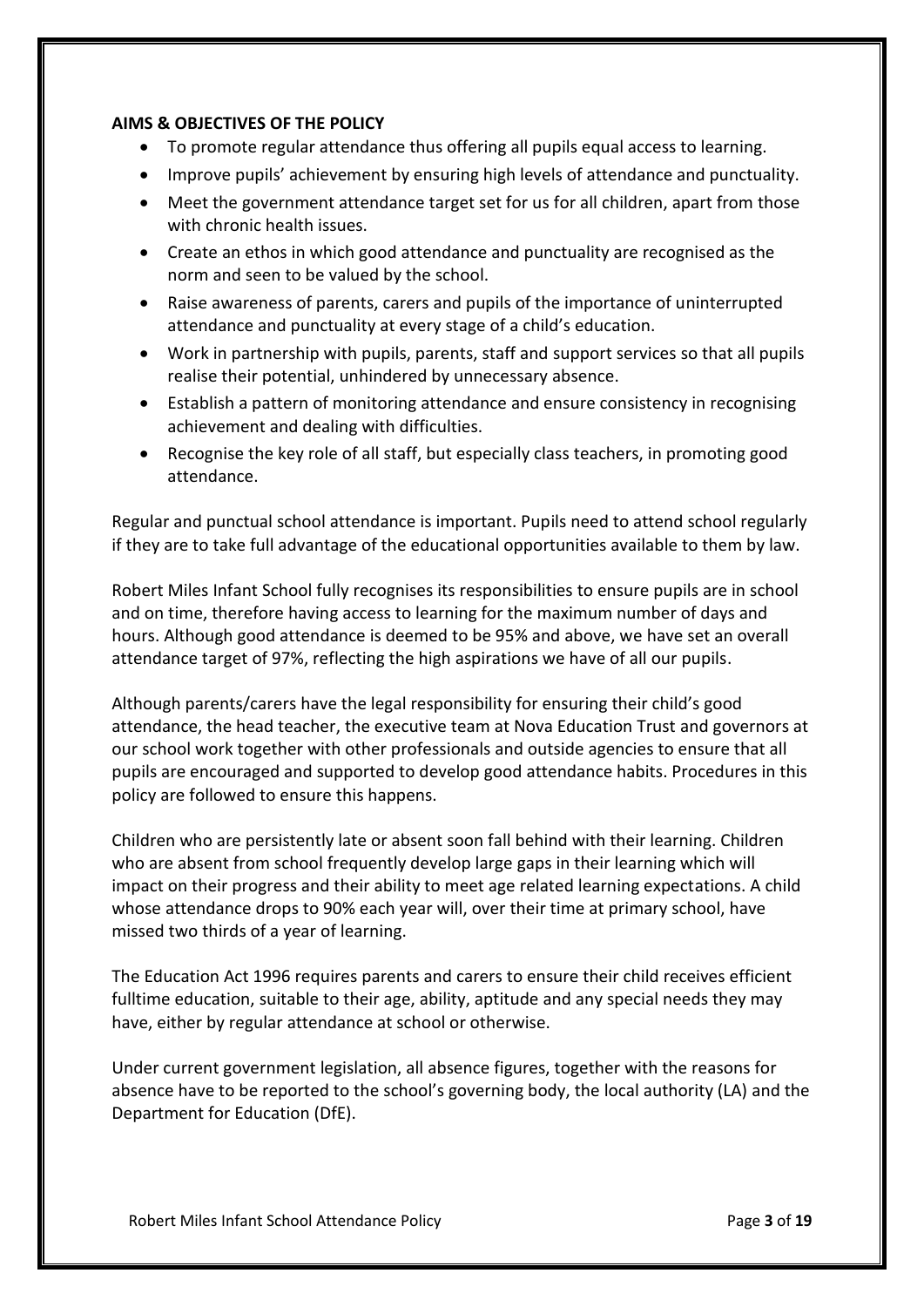Parents, guardians and carers must ensure that they are fully aware of the school's attendance policy as any absence will have a huge impact on your child's learning. Regular school attendance is essential and parents, guardians and carers, together with our school staff all have a part to play in ensuring full potential is achieved. Pupils are expected to attend school for the entire duration of the academic year, unless there is an exceptional reason for the absence.

We maintain and promote good attendance and punctuality through:

- Undertaking regular 6 weekly monitoring of all pupils' attendance and addressing concerns as required.
- Raising awareness of attendance and punctuality issues among all staff, parents and pupils.
- Ensuring that parents have an understanding of the responsibility placed on them for making sure their child attends regularly and punctually.
- Equipping children with the life skills needed to take responsibility for good school attendance and punctuality appropriate to the child's age and development.
- Maintaining effective means of communication with parents, pupils, staff and governors on school attendance matters.
- Developing and implementing procedures for identifying, reporting and reviewing cases of poor attendance and persistent lateness.
- Supporting pupils who have been experiencing any difficulties at home or at school which are preventing good attendance.
- Developing and implementing procedures to follow up non-attendance at school.
- Recognising and rewarding good attendance.

# **DEFINITIONS**

There are two main categories of absences:

- **Authorised Absence**: when the school has accepted the explanation offered as satisfactory justification for the absence, or given approval in advance for such an absence.
- **Unauthorised Absence**: when the school has not received a reason for absence or has not approved a child's absence from school.

Please be aware that when a parent telephones the school with information that their child is unable to attend due to illness, or other circumstances, this may not be automatically authorised. Your child's current and previous school attendance will be taken into consideration and as a result the absence may not be authorised.

Keeping your child off school with minor ailments such as a slight cold is not acceptable. Repeated absences will require us to investigate further and you may be asked to obtain medical evidence from your doctor's surgery.

There is a clear connection between regular attendance and achievement. As attendance deteriorates, so does performance, achievement, friendship circles and self-esteem.

The achievement and maintenance of high levels of attendance is the shared responsibility of parents, guardians or carers, the school and the local authority.

Robert Miles Infant School Attendance Policy **Page 4** of 19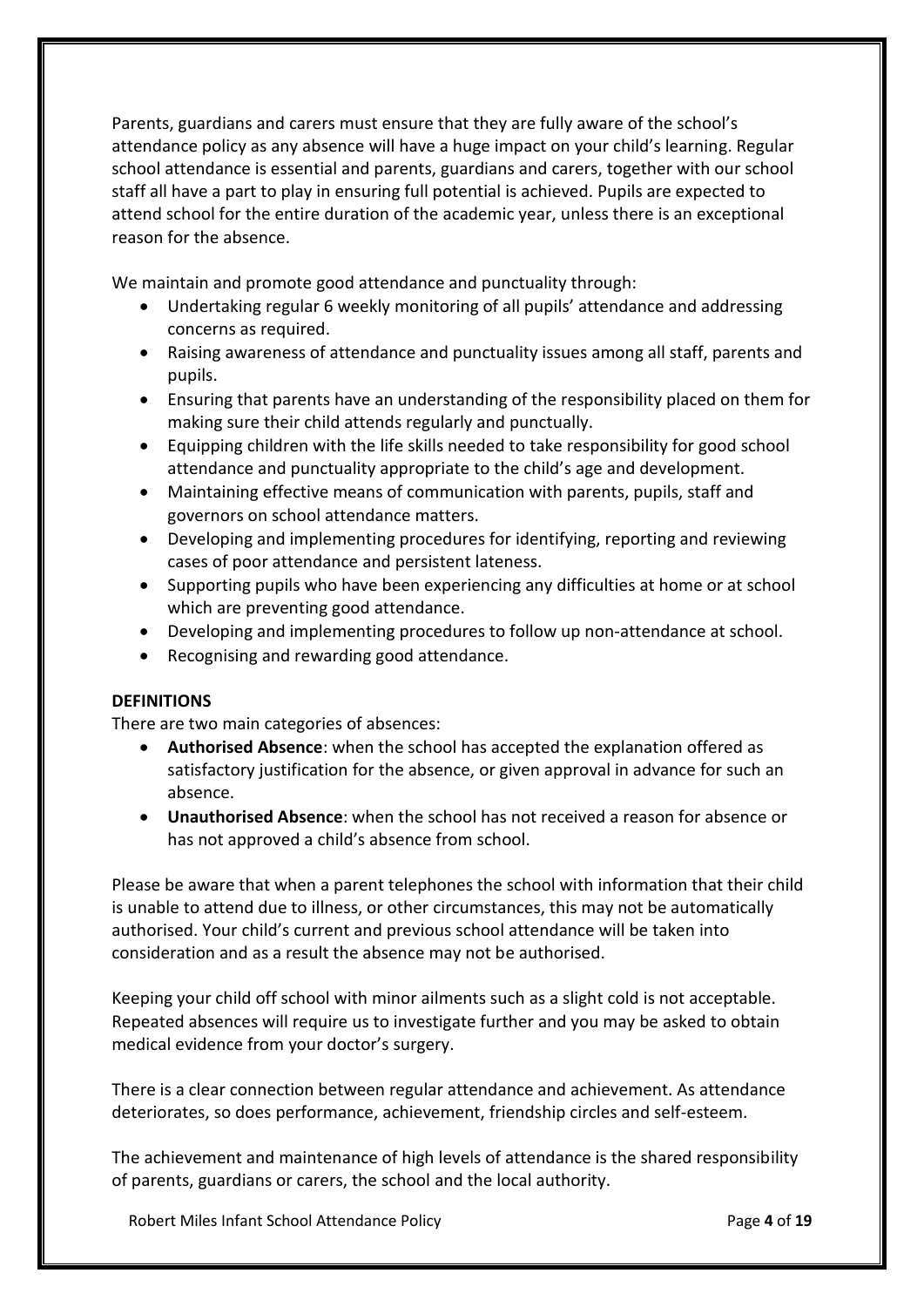# **RESPONSIBILITIES**

All members of school staff have a responsibility for identifying trends in attendance and punctuality. The following includes a more specific list of the kinds of responsibilities which individuals might have.

#### **Class teacher**

Class teachers are responsible for:

- Keeping an overview of class and individual attendance looking particularly for either poor overall attendance, anomalies in patterns of attendance and/ or unusual explanations for attendance offered by children and their parents/ carers.
- Informing the leadership team where there are concerns and acting upon them.
- Providing background information to support referrals.
- Monitoring follow-up once actions have been taken to correct attendance concerns.
- Emphasising with their class the importance of good attendance and promptness.
- Following up absences with immediate requests for explanation which should be noted inside the register.
- Discussing attendance issues at parents' evenings, or earlier, where necessary.

#### **Head Teacher and Senior Leaders**

The head teacher and senior leaders are responsible for:

- Communicating clearly the attendance procedure and expectations of the school.
- Maintaining appropriate attendance data.
- Having appropriate registration processes in place.
- Reporting to the local authority on attendance.
- Monitoring attendance across the school.
- Contacting families where concerns are raised about absence including arranging meetings to discuss attendance issues.
- Reporting to support services and supporting their work with pupils as necessary.
- Promoting good attendance.

#### **Governors**

- It is the governors' legal responsibility to monitor and evaluate the attendance in their schools. The schools attendance figures are presented to the Governing Body on a termly basis.
- It is the governors' responsibility to be involved in the review and effective implementation of this policy.

#### **Administration staff**

Staff in the school office are responsible for:

- Collating and recording registration and attendance information.
- Taking and recording messages from parents regarding absence.
- Ensuring the Absence/Late Book is completed.
- Contacting parents of absent children where no contact has been made.
- Recording details of children who arrive late or go home.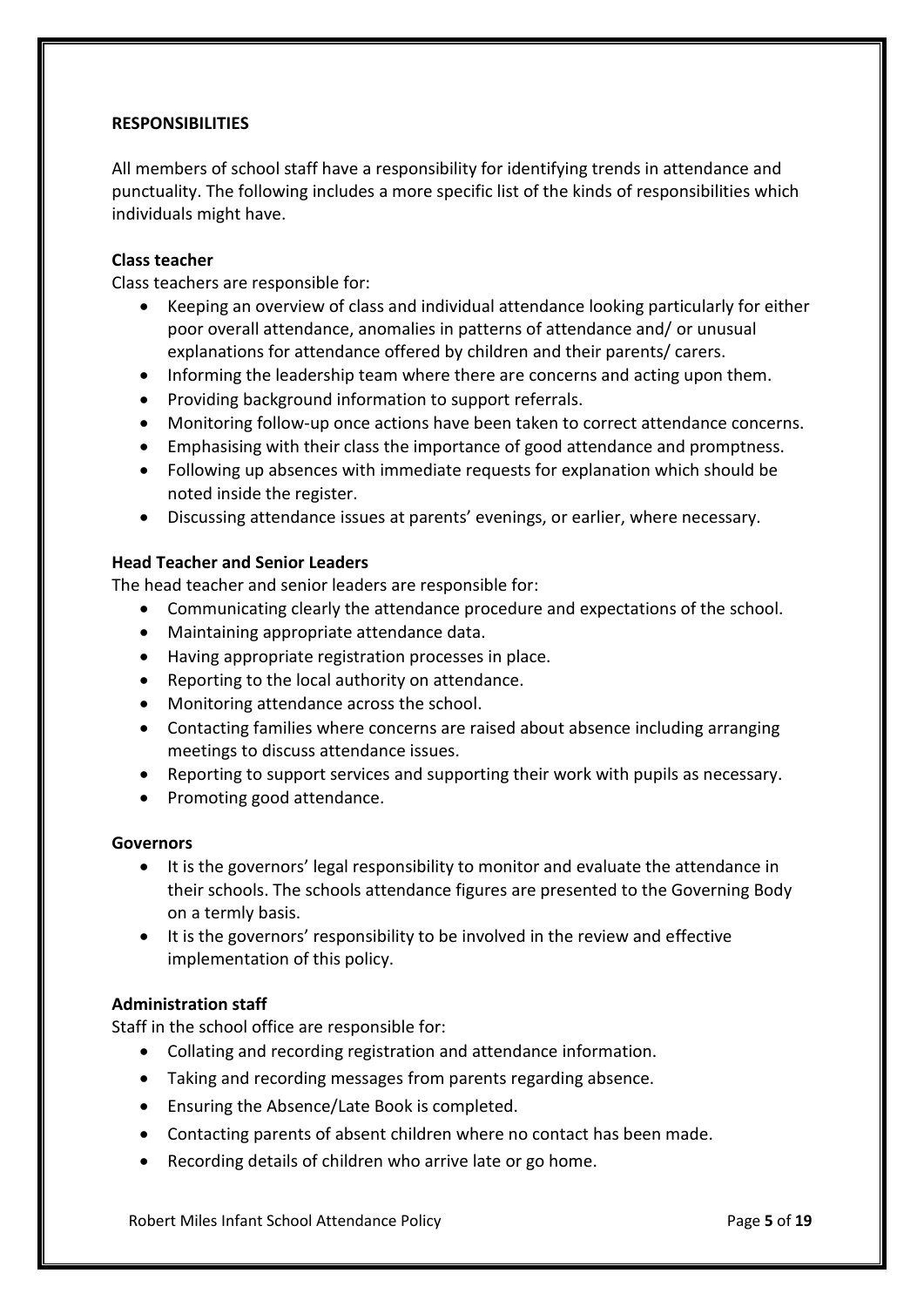- Keeping an overview of class and individual attendance looking particularly for either poor overall attendance, anomalies in patterns of attendance and/ or unusual explanations for attendance offered by children and their parents/ carers and reporting concerns to the Head Teacher.
- Sending out standard letters regarding attendance.

# **Parents**

Parents/Carers are responsible for:

- Ensuring that their child attends school daily and punctually for registration, unless prevented from doing so by illness or attendance at a medical appointment.
- Informing the school in advance of any medical appointments in school time.
- Informing the school on **every** day of any absence, unless otherwise agreed with the Head Teacher.
- Making applications for absence from school, in exceptional circumstances, in writing on the school's **'Leave Of Absence Form'**, giving detailed reasons for the request at least 4 weeks in advance of the absence period.
- Working with the school and support services to improve lateness and attendance.
- Avoiding medical and dental appointments during the school day.
- Talking to the school as soon as possible about any child's reluctance to come to school so that problems can be quickly identified and dealt with.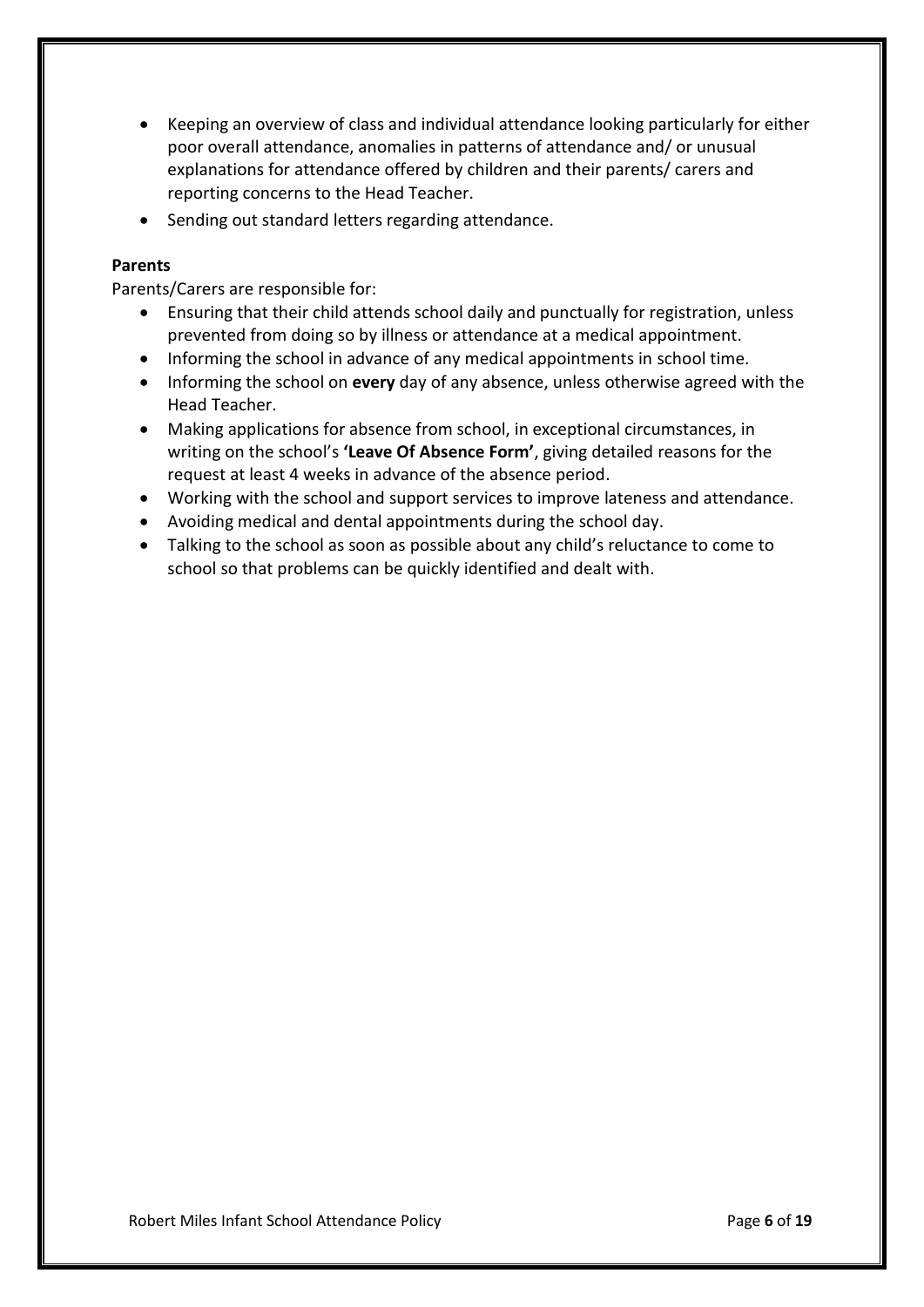# **THE PROCESS FOR MONITORING ATTENDANCE**

#### **Registration**

# School starts at **8:45am** each morning.

The children will be collected by a member of staff from their class lines on the main playground. Pupils can enter the school doors from the playground until 8:50am when the school gates and doors are shut and locked. Access into school after this time will be via the main school entrance only.

Teachers have a responsibility to keep an accurate record of attendance. Any pupil who is absent must be recorded at the beginning of the morning and afternoon session. The attendance register must be completed by **9am** and by **1:15pm** using attendance codes / and \ for pupils who are present. The registers are then returned to the school office. The school office staff will document attendance using SIMs software, which is supported by the Local Authority (see appendix 1 for an explanation of codes used).

#### **Lateness**

Once the school gates and doors are closed at **8:50am** the only way to gain access to the school is via the main entrance and school office. Any pupil who comes into school this way from 8:50am is deemed late and must be signed into the school late book. A mark code of L will be recorded in the registers.

Lateness will be monitored. If the arrival at school is after the registers have closed at **9am**, the pupil will receive a 'U'. This equates to an unauthorised absence.

If we have been informed of a pupil's medical appointment, they will receive an authorised absence coded 'M'. Please be advised that, where possible, doctors and dentists appointments are to be made outside of school hours or during school holidays.

Pupils who are consistently late are disrupting not only their own education but also that of the other pupils. Lateness is considered to be an equally serious absence. The head teacher will be informed of all late entries each day. Once pupils have 5 L codes or more, a more formal system of monitoring will be applied. This may include a letter home (see appendix 2), meetings with the head teacher or a senior leader, or a referral to support services.

#### **Sickness**

Please notify the school on **each day** of the absence, unless otherwise agreed with the head teacher. We reserve the right to request a doctor's/consultant's letter regarding recurring and frequent illness.

#### **Long-term illness or injury**

We acknowledge that, occasionally, there may be a child with a long-term illness or one-off injury which requires them to be absent from school for medical appointments or periods of time. In this case, we will endeavour to work alongside the parents to plan access to learning materials, where appropriate, in order to minimise disruption to the child's learning. It is important that parents keep in regular contact with school and inform them of absences and likely dates for return to school.

Robert Miles Infant School Attendance Policy **Page 7** of 19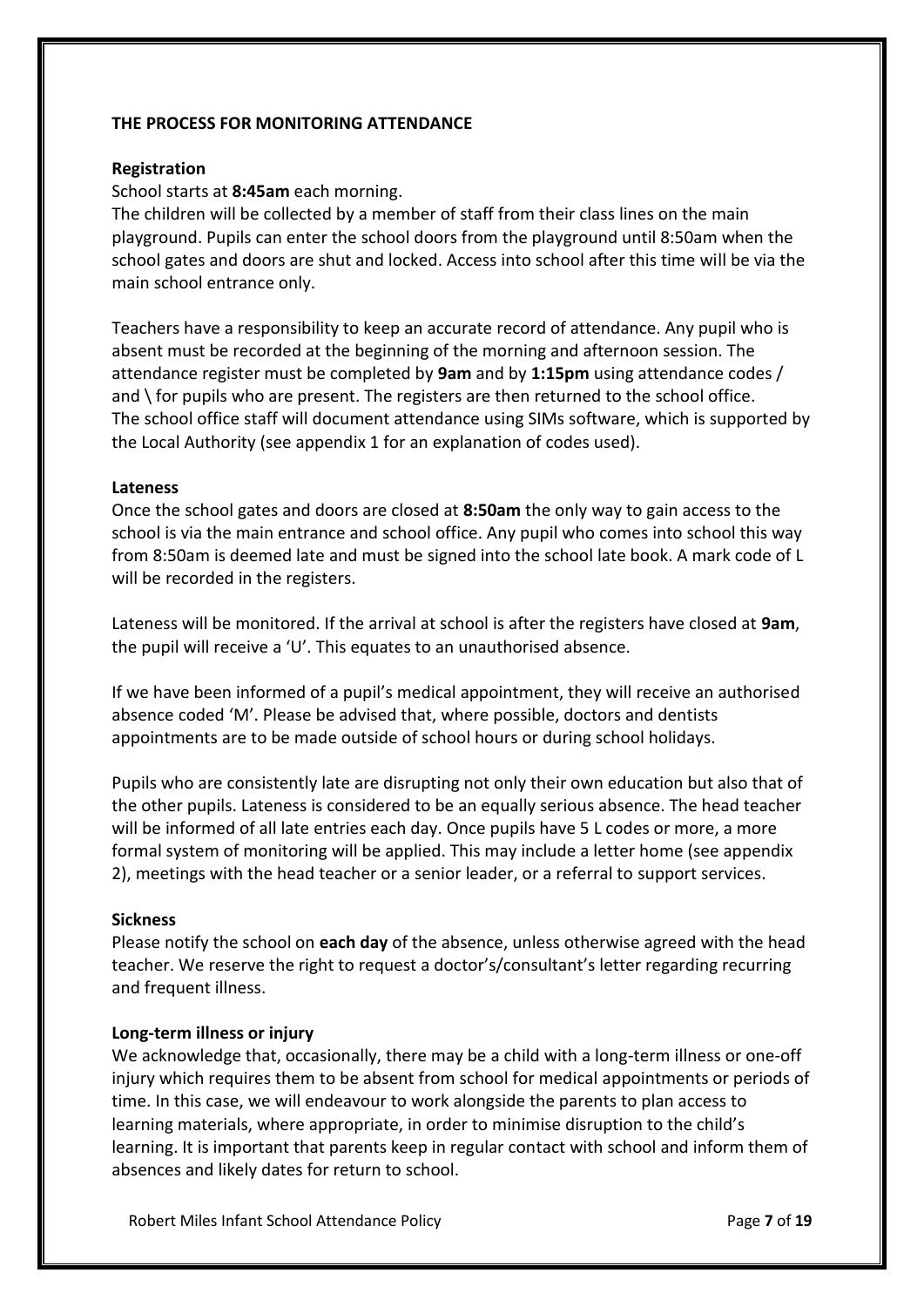# **MONITORING OF ABSENCE**

The senior leaders will monitor pupil absence across the school at 6 weekly points throughout the academic year. These monitoring point dates will be available via the newsletter each September of an academic cycle.

Parents of pupils who have been absent for 7 or more half days at each monitoring point will be contacted. For the first occurrence, a standard letter (see appendix 3) will be used outlining the need to improve attendance and offering support. These pupils will be monitored closely and, if attendance does not improve significantly (i.e. less than 7 half days absence) within the next six-week period, a more formal system of monitoring will be applied.

Pupils parents who fall into the poor attendance category (below 95%) will also be contacted by standard letter (see appendix 3a) to ensure families are aware and to encourage them to engage with us as a school to make sure attainment levels are not affected.



Support will be offered by the school in all cases.

# **FORMAL MONITORING PERIODS**

During a formal monitoring period:

- No absences will be authorised in the six-week period, unless a medical certificate is provided.
- You may receive a home visit from a school representative and we would ask you to provide a medical certificate from a doctor on any second day of any absence.
- You will be requested to attend a formal meeting where investigation to the reasons the absence is below acceptable levels will be explored and support will be offered.
- If there is no significant improvement after the six week period and the pupil still has 7 or more half day absences, the head teacher may refer the case to the support services or may invoke fine procedures.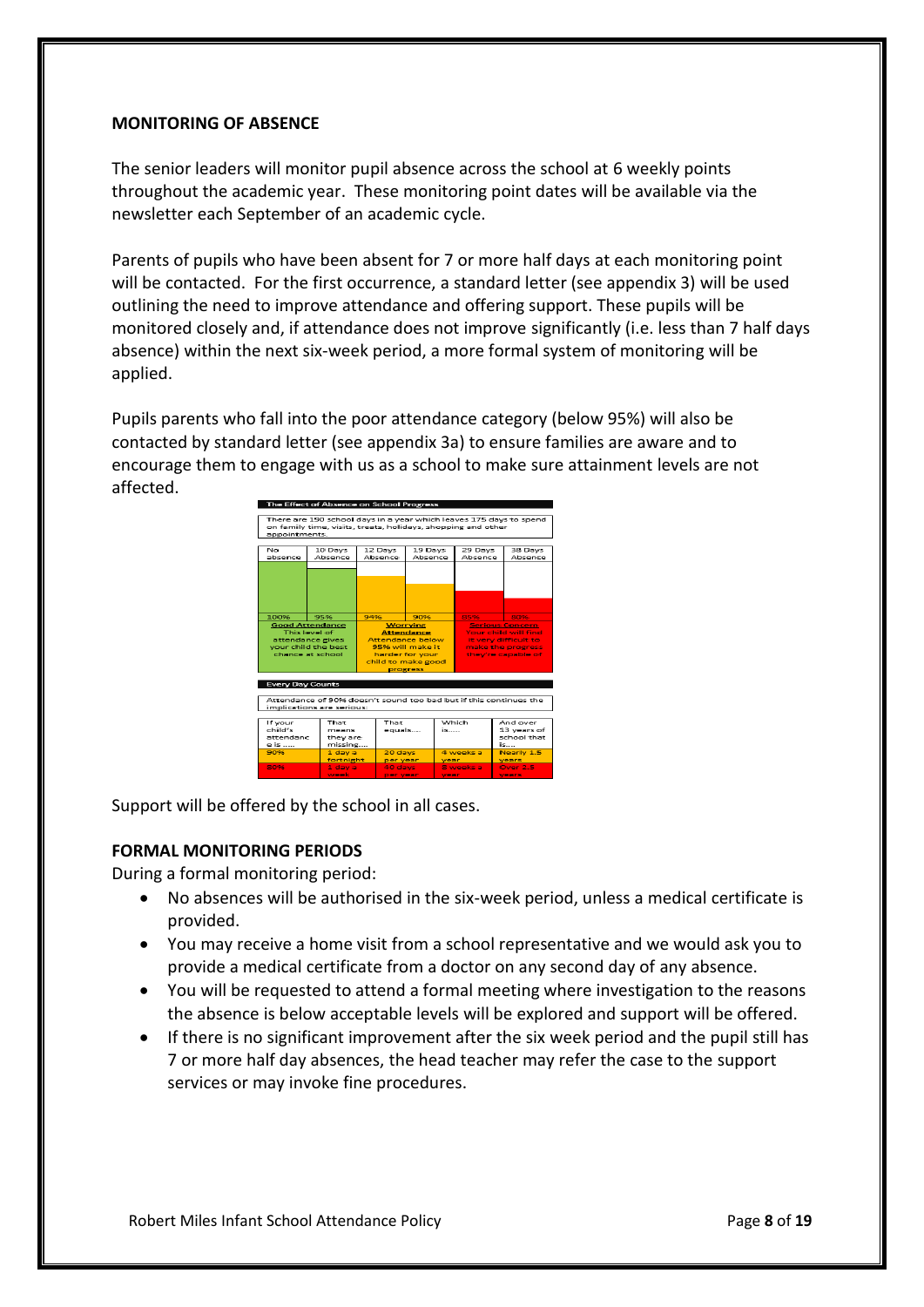# **CHILDREN MISSING FROM EDUCATION**

It is the duty of the school to investigate absence from school if the whereabouts is unknown. Absence without explanation will be reported to the head teacher daily. On the third day of absence contact will try to be established via all contact details provided and home visits.

If no contact can be established the Local Authority's missing from education department will be notified and their procedures followed.

# **REWARDS FOR PUPILS WITH GOOD ATTENDANCE**

Children who have good attendance and meet our school target of 97% at each monitoring will receive recognition from the Head Teacher. Examples may include; a certificate, personal letter home to parents, a mention in the newsletter or a special treat such as lunch with the Head Teacher etc.

Each week attendance levels of each class is celebrated and shared via our school newsletter.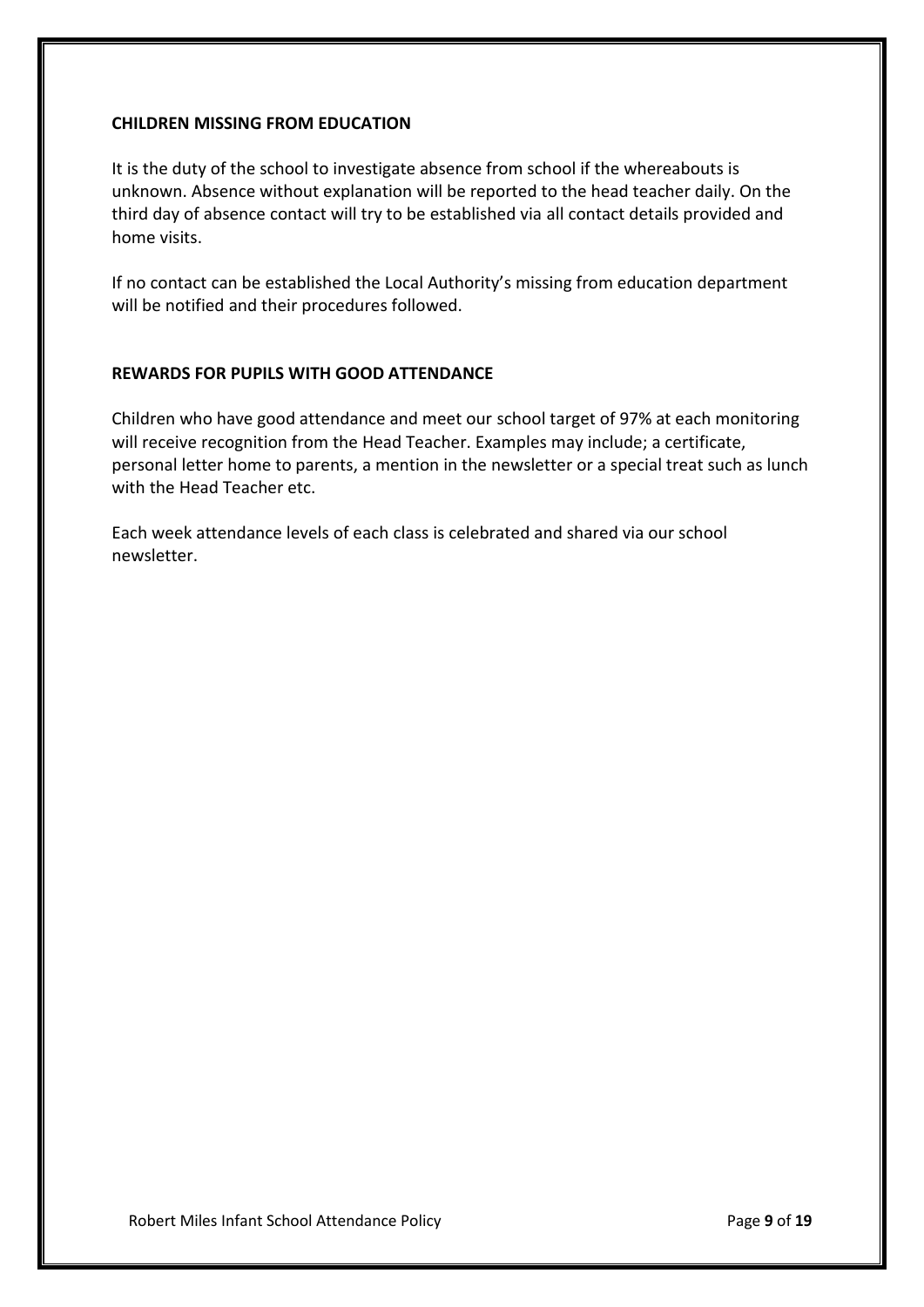# **REQUESTS FOR ABSENCE FROM SCHOOL**

The Education (Pupil Registration) (England) (Amendment) Regulations 2013 explanatory note states:

*Regulation 7 of the 2006 Regulations is amended to prohibit the proprietor of a maintained school granting leave of absence to a pupil; except where an application has been made in advance and the proprietor considers that there are exceptional circumstances relating to the application.* 

Please note that our school also adheres to the Nottinghamshire County Council code of conduct (available on our website).

Leave of absence taken without authorisation may be referred to the local authority. This may result in prosecution proceedings, or a Fixed Penalty Notice.

If a Fixed Penalty Notice is issued, a separate Notice would be issued to each parent for each child.

If the penalty notice is not paid each parent may be liable to prosecution at the Magistrates Court, and if proved, each notice may receive a criminal conviction and/or a fine.

Application for term-time leave of absence must be made **at least 4 weeks** in advance by the parent with whom the child normally resides on the form headed 'Application for leave of absence during term time' (see appendix 4). These may be obtained from the school office. Any request for absence with **less than this notice period will not be authorised** except in 'exceptional circumstances'.

Leave of absence will only be granted where the head teacher, or the deputy head teacher in her absence, considers it is due to 'exceptional circumstances'. Parents will be informed as to whether the request has been authorised or unauthorised.

Absence for holidays will not be authorised at our school. **Any absence after a rejected application, if still taken, will be referred to Nottinghamshire County Council for consideration of a penalty. Penalties will be applied after the absence has completed if more than 7 half days absence has occurred in a six week period.** 

If a child's attendance is below 90% at the time of any leave of absence request, absence will not be authorised, even in exceptional circumstances. The only exception that will be made is for pupils with chronic medical conditions.

The school will only authorise **one** exceptional circumstance leave of absence in a 12 month period. Any further requests will be unauthorised within this period of time.

There are approximately 195 school days (390 sessions) a year which your child is expected to attend. There are also approximately 71 days (142 sessions) of school holidays. This is over 13 school weeks. Please ensure that your holidays are taken during this period.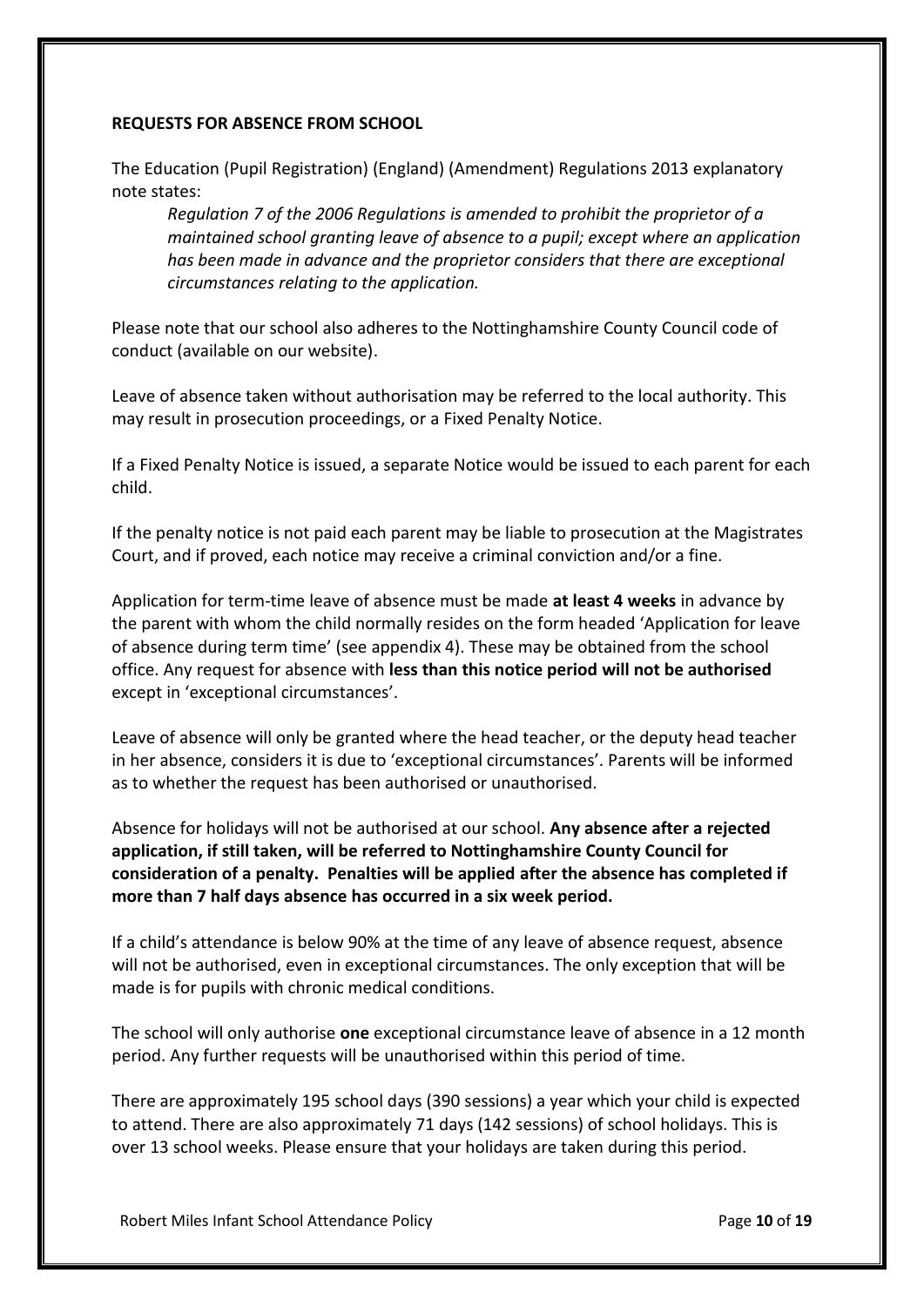#### **EQUAL OPPORTUNITIES**

The Governing Body recognises its responsibilities under the Equality Act 2010. Consequently, this policy will be applied to staff to ensure equality and fairness regardless of race, sex, sexual orientation, religion or belief, gender re-assignment, pregnancy or maternity, marriage or civil partnership, disability or age.

The Governing Body is also aware of its responsibilities and those of the LA in respect of the Equal Pay Act 1970 which requires that men and women have a right to equal treatment and equal pay for work of equal value.

The Governing Body is aware of its responsibilities under the Freedom of Information Act 2000 to make available this policy to all staff at the school.

#### **BRITISH VALUES STATEMENT**

The governors recognise their responsibility under the Prevent Duty Guidance 2016 to ensure that any extremist views or materials are not promoted in school. Any such activity will be challenged and reported as required to ensure that our pupils are educated to develop mutual respect and acceptance of everyone.

The operation of this policy is monitored and reviewed periodically. If any employee considers that she or he is the subject of unequal treatment on any of the above grounds, a complaint may be made through the agreed procedures for dealing with grievances.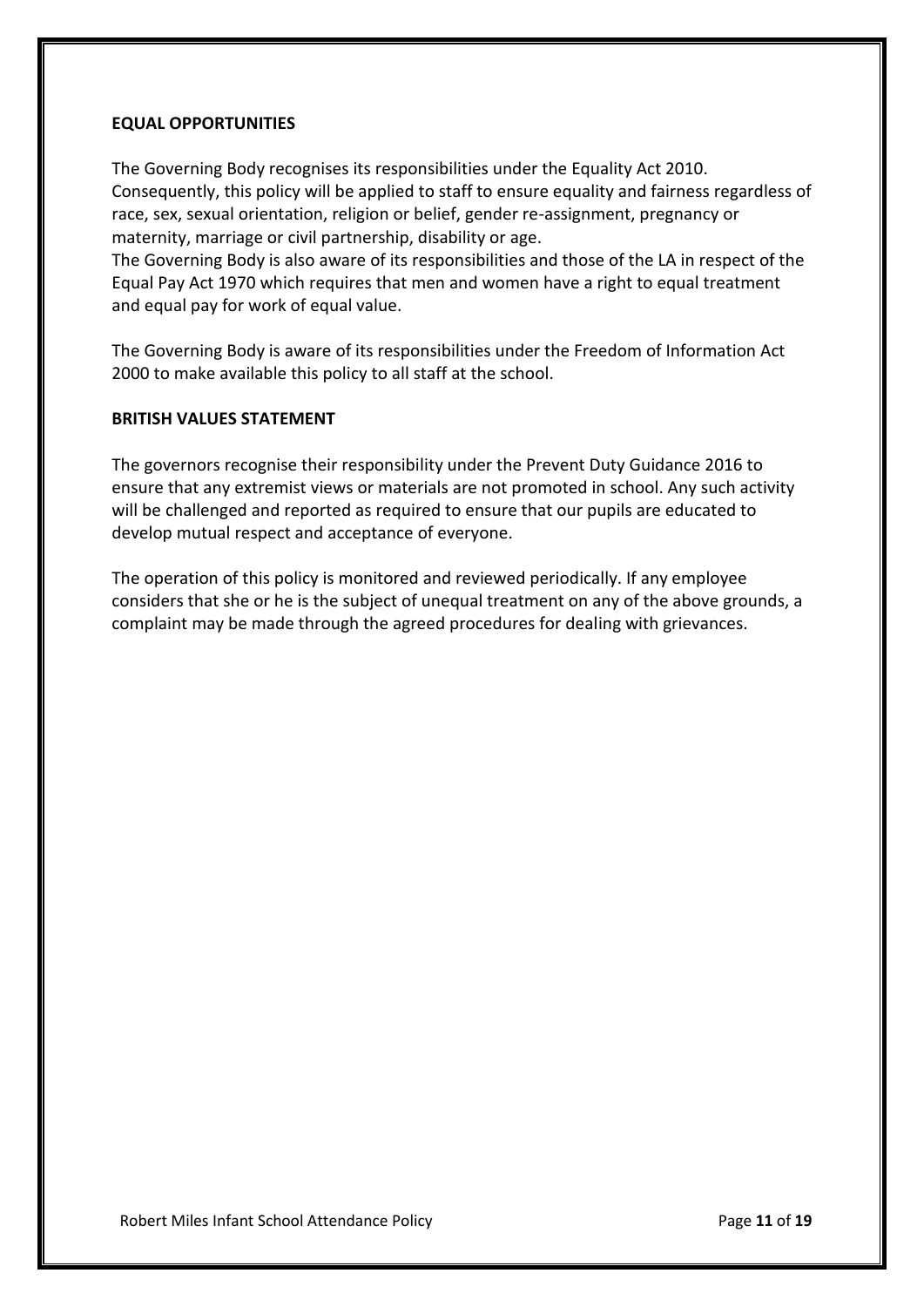# **APPENDIX**

- 1 Explanation of registration codes used
- 2 Example letter regarding lateness
- 3 Example letter to parents below 90% first letter
- 3a Example worrying attendance letter below 95%
- 4 Leave of absence request form

Robert Miles Infant School Attendance Policy **Page 12 of 19** Page 12 of 19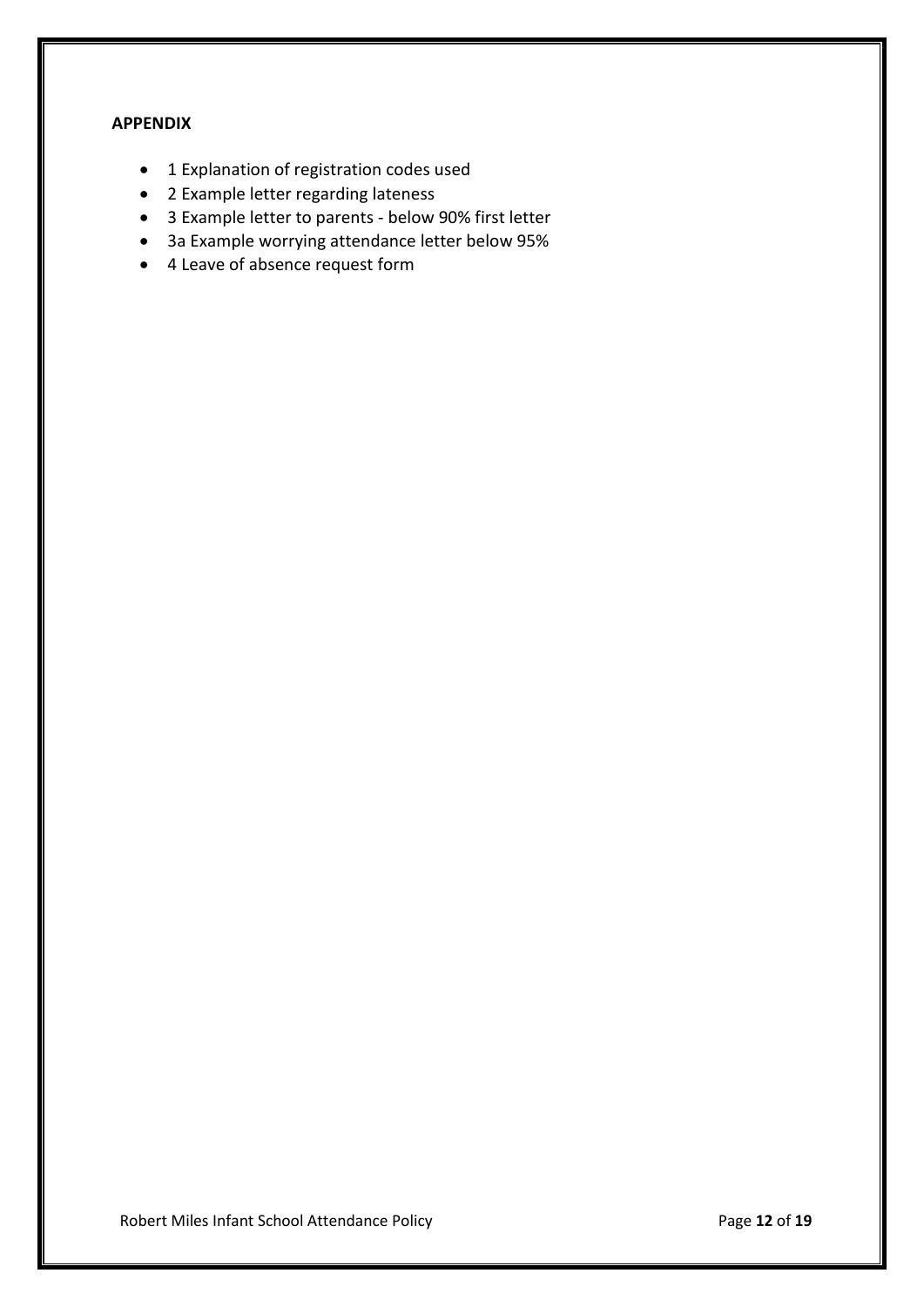# **APPENDIX 1 - Codes Used in Registers**

#### **Authorised Absence from School**

Authorised absence' means that the school has either given approval in advance for a pupil of compulsory school age to be away, or has accepted an explanation offered afterwards as justification for absence.

#### **Absence codes when pupils are not present in school are as follows:**

#### **Code C: Leave of absence authorised by the school**

Only exceptional circumstances warrant an authorised leave of absence. Schools should consider each application individually taking into account the specific facts and circumstances and relevant background context behind the request.

#### **Code E: Excluded but no alternative provision made**

If no alternative provision is made for a pupil to continue their education whilst they are excluded but still on the admission register, they should be marked absent in the attendance register using Code E. Alternative provision must be arranged for each excluded pupil from the sixth consecutive day of any fixed period or permanent exclusion. Where alternative provision is made they should be marked using the appropriate attendance code.

#### **Code H: Holiday authorised by the school**

Head teachers should not grant leave of absence unless there are exceptional circumstances. The application must be made in advance and the head teacher must be satisfied that there are exceptional circumstances based on the individual facts and circumstances of the case which warrant the leave. Where a leave of absence is granted, the head teacher will determine the number of days a pupil can be away from school. A leave of absence is granted entirely at the head teacher's discretion.

#### **Code I: Illness (not medical or dental appointments)**

Schools should advise parents to notify them on the first day the child is unable to attend due to illness. Schools should authorise absences due to illness unless they have genuine cause for concern about the veracity of an illness. If the authenticity of illness is in doubt, schools can request parents to provide medical evidence to support illness. Schools can record the absence as unauthorised if not satisfied of the authenticity of the illness but should advise parents of their intention. Schools are advised not to request medical evidence unnecessarily. Medical evidence can take the form of prescriptions, appointment cards, etc. rather than doctors' notes.

#### **Code M: Medical or dental appointments**

Missing registration for a medical or dental appointment is counted as an authorised absence. Schools should, however, encourage parents to make appointments out of school hours. Where this is not possible, the pupil should only be out of school for the minimum amount of time necessary for the appointment.

#### **Code R: Religious observance**

Schools must treat absence as authorised when it is due to religious observance. The day must be exclusively set apart for religious observance by the religious body to which the parents belong. Where necessary, schools should seek advice from the parents' religious body about whether it has set the day apart for religious observance.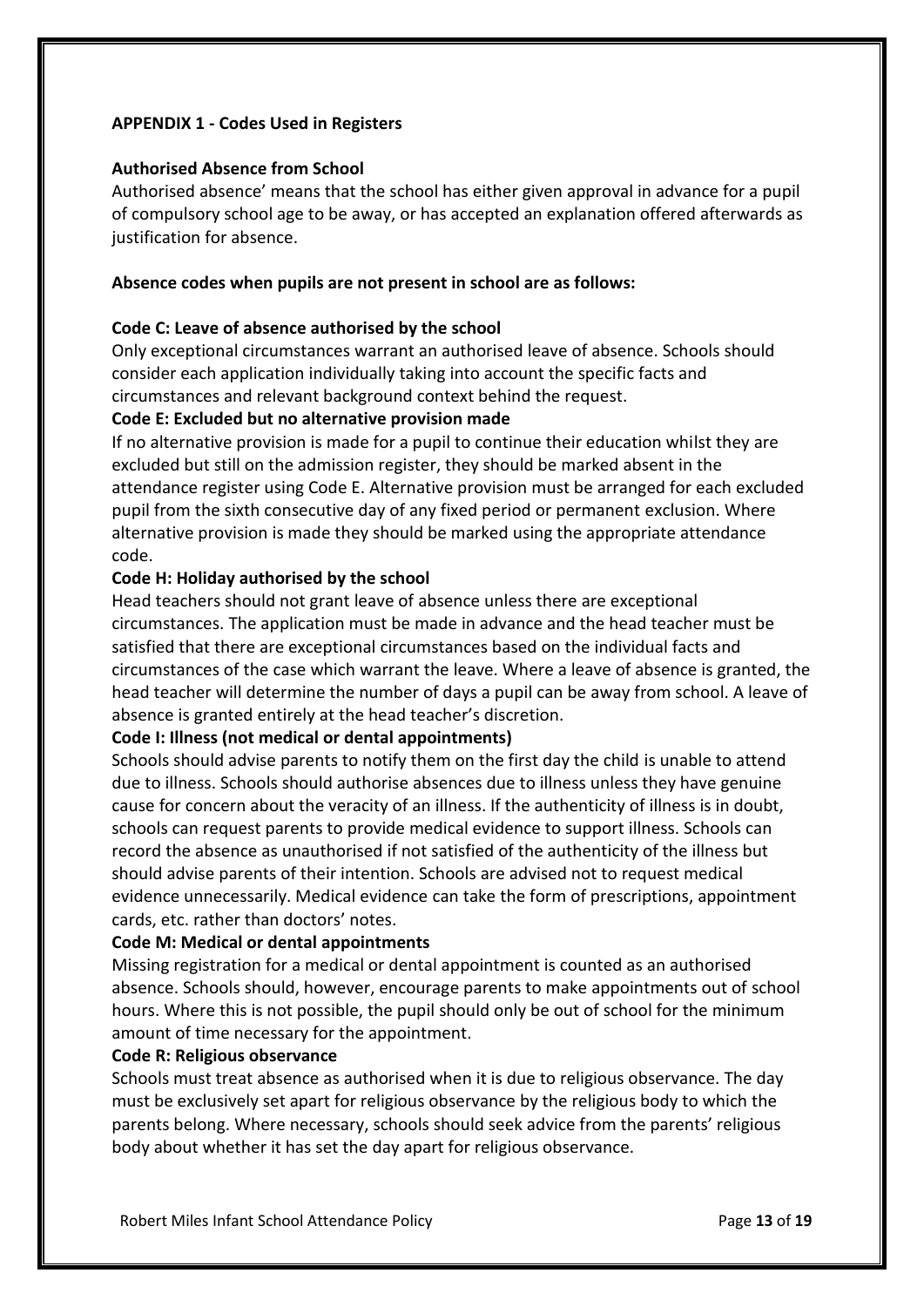#### **Unauthorised Absence from School**

Unauthorised absence is where a school is not satisfied with the reasons given for the absence. Absence codes are as follows:

# **Code G: Holiday not authorised by the school or in excess of the period determined by the head teacher**

If a school does not authorise a leave of absence for the purpose of a holiday but the parents still take the child out of school, or the child is kept away for longer than was agreed, the absence is unauthorised. The regulations do not allow schools to give retrospective approval. If the parents did not apply for leave of absence in advance, the absence must be recorded as unauthorised.

#### **Code N: Reason for absence not yet provided**

Schools should follow up all unexplained and unexpected absences in a timely manner. Every effort should be made to establish the reason for a pupil's absence. When the reason for the pupil's absence has been established the register should be amended. This code should not be left on a pupil's attendance record indefinitely; if no reason for absence is provided after a reasonable amount of time it should be replaced with code O (absent from school without authorisation).

#### **Code O: Absent from school without authorisation**

If the school is not satisfied with the reason given for absence they should record it as unauthorised.

#### **Code U: Arrived in school after registration closed**

Schools should actively discourage late arrival, be alert to patterns of late arrival and seek an explanation from the parent.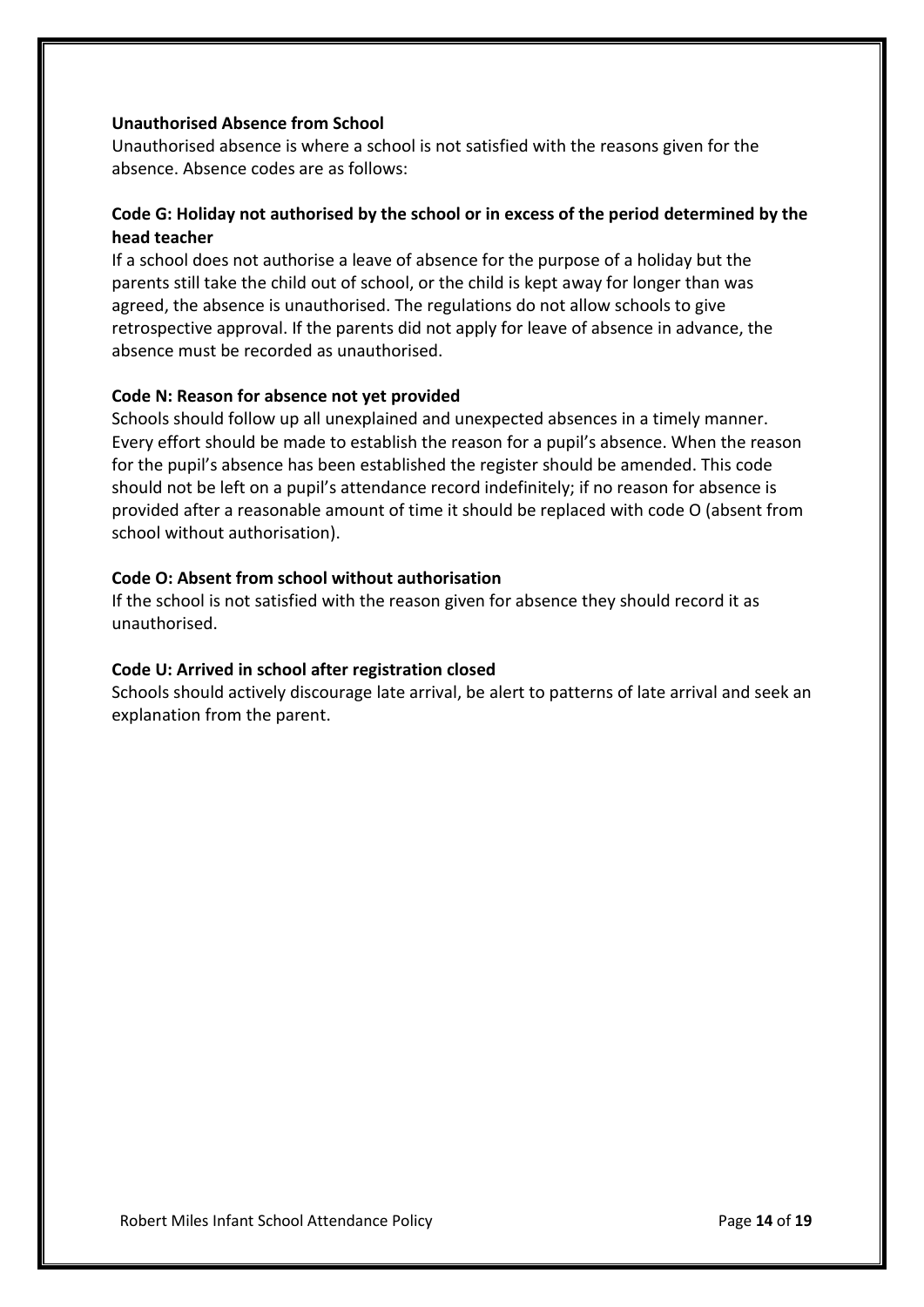# **APPENDIX 2 – Example letter regarding lateness**

#### **Bingham Robert Miles Infant School**

Head Teacher Mrs H Greensmith School Lane, Bingham Nottinghamshire NG13 8FE Telephone (01949) 837422 Fax (01949) 836909

«date\_of\_printing» «salutation» «address\_block»

Dear «salutation»

#### **Arrival at school**

It is extremely important that «chosen forename» arrive at school for an 8.45am start. If «he\_she» is late «he\_she» misses valuable learning and teaching as well as time for social interaction. Over time this would impact on attainment and progression.

I have been keeping records of the arrival times of all children who arrive late and «chosen forename» has been late on «total lates both» occasions.

It is important that we work together to find ways that the school can support you in your punctuality. I will be happy to talk with you and if required, arrange a meeting in school should you need further support.

Please can you ensure that «chosen forename» arrives on time every day in the future.

Yours sincerely

H Greensmith Head Teacher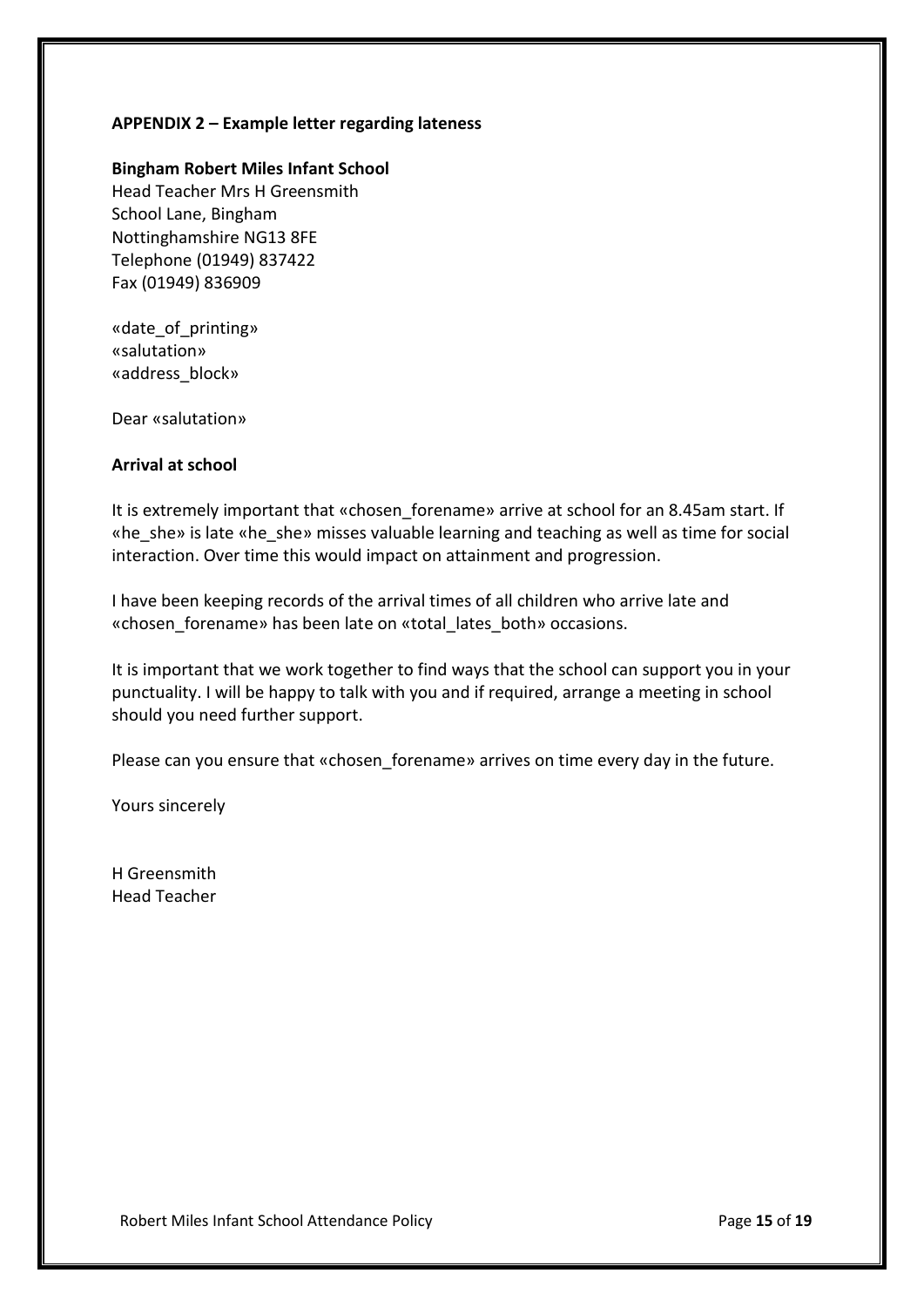# **APPENDIX 3 – Example letter – Below 90% attendance**

#### **Bingham Robert Miles Infant School**

Head Teacher Mrs H Greensmith School Lane, Bingham Nottinghamshire NG13 8FE Telephone (01949) 837422 Fax (01949) 836909

<<Date>>

Dear <<Parent name>>

#### **Attendance**

I am writing to inform you that in accordance with our attendance policy, we regularly monitor attendance at our school to highlight pupils who may have attendance or punctuality issues.

Our records show that at the last monitoring period your child was absent for 7 or more half day sessions. This is well below the schools target and is deemed to be persistent absence according to the DFE's threshold levels. To put this into perspective this attendance is equivalent to missing at least half a day of school each week.

Ongoing low attendance is a factor often linked to low levels of attainment. Many pupils have difficulty maintaining friendships if they have long or numerous periods of absence. It is a parent's legal responsibility to ensure their child attends school. I am duty bound to inform you that regular unauthorised absence could lead to a Penalty Notice. An unpaid fine can lead to prosecution.

We wish to help your child improve his/her attendance. If you would like to discuss your child's attendance please contact me at the school and I will be happy to talk with you and if required arrange a meeting in school.

We would appreciate your support to make sure your child's attendance now improves. The school will continue to monitor the situation and will contact you again if your child is absent for a further 7 or more half day sessions during the next monitoring period.

Thank you for your co-operation.

Yours sincerely

Robert Miles Infant School Attendance Policy **Page 16** of 19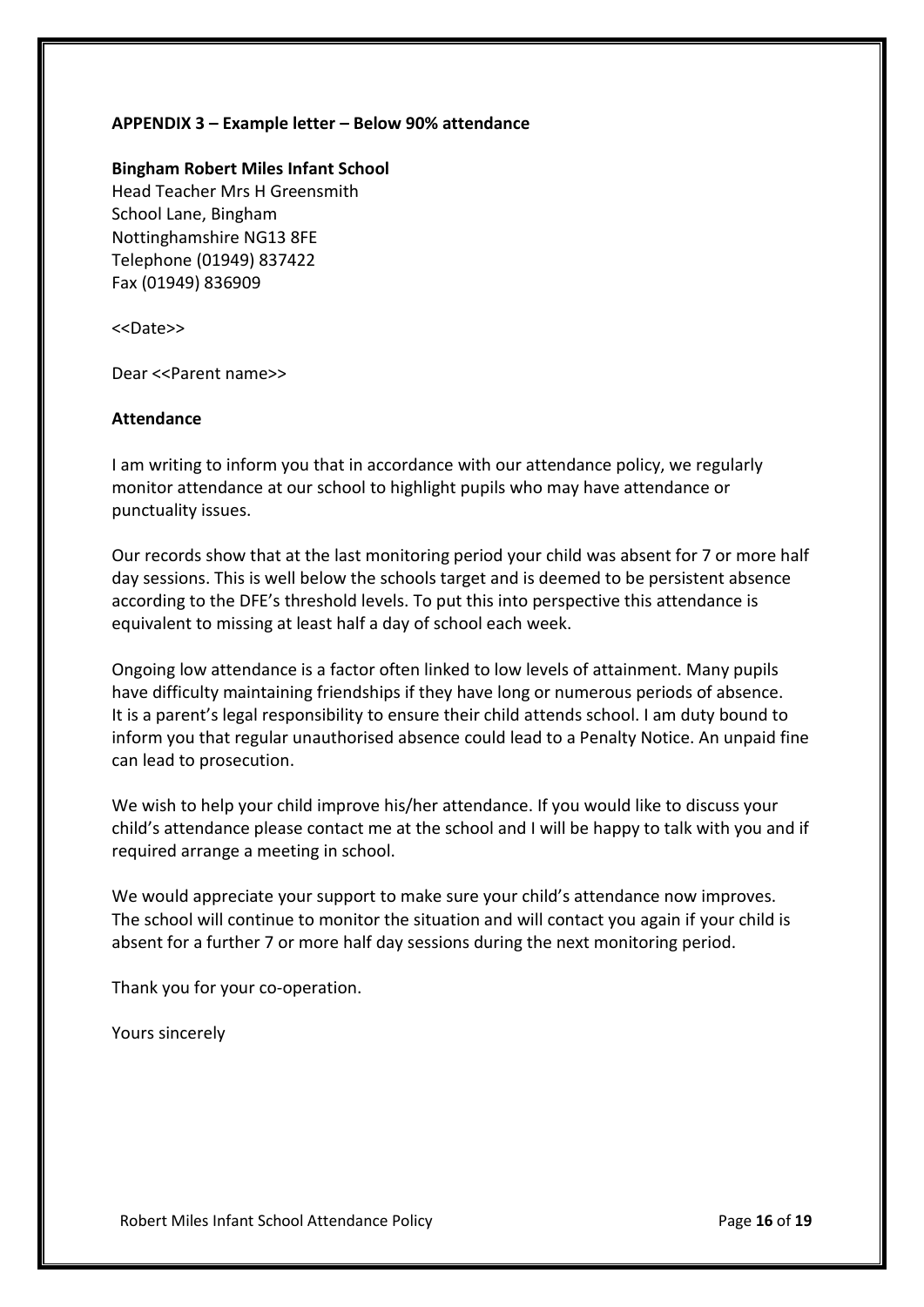#### **APPENDIX 3a – Example letter – Below 95% attendance**

#### **Bingham Robert Miles Infant School**

Head Teacher Mrs H Greensmith School Lane, Bingham Nottinghamshire NG13 8FE Telephone (01949) 837422 Fax (01949) 836909

<<date>>

<<Address>>

Dear <<Parent names>>

#### **Attendance: <<child's name>>**

I am writing to inform you that in accordance with our attendance policy, we regularly monitor attendance at our school to highlight pupils who may have attendance or punctuality issues.

Our records show that at the last monitoring period from << date>>, your child, << name>>, had an attendance of <<data>>%.

Please be aware that this level of attendance is deemed to be worrying and your child's learning may have been affected.



Ongoing low attendance is a factor often linked to low levels of attainment. Many pupils have difficulty maintaining friendships if they have long or numerous periods of absence.

We wish to help your child improve his/her attendance and would appreciate your support to ensure your child's learning has not been affected. Please contact your child's class teacher to obtain any work that is needed to support your child's learning resulting from this level of absence. Alternatively, if you would like to discuss your child's attendance please contact me at the school and I will be happy to talk with you and if required arrange a meeting in school.

Thank you for your co-operation.

Yours sincerely

Robert Miles Infant School Attendance Policy **Page 17** of 19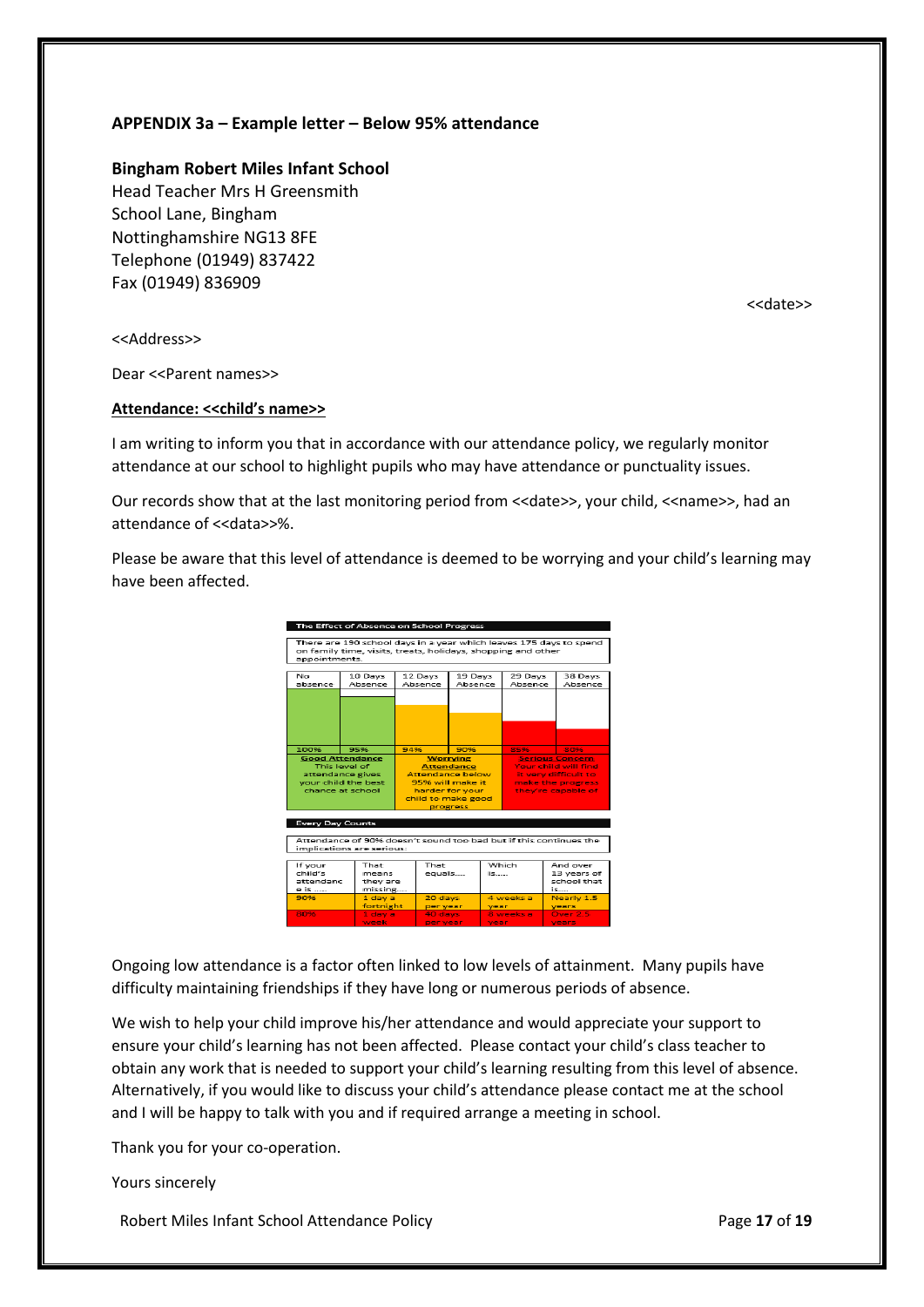# **APPENDIX 4 – Example of Leave of Absence Form**

# **Bingham Robert Miles Infant School**

Head Teacher Mrs H Greensmith School Lane, Bingham Nottinghamshire NG13 8FE Telephone (01949) 837422 Fax (01949) 836909

# **APPLICATION FOR LEAVE OF ABSENCE DURING TERM TIME**

If you wish to take your child out of school during term time, you must apply for permission in writing using this form. Before completing the application form, please read these notes carefully:

The Government made amendments to the Education (Pupil Registration) (England) Regulations 2006 which came into force on 1st September 2013. **These state that head teachers may not grant any leave of absence for holidays during the term time unless there are exceptional circumstances**; in these cases it is the head teacher who determines the number of days a child can be away from school if the leave is granted.

As a consequence of these changes, school will no longer be able to approve requests for leave of absence for reasons that are not considered to be special or exceptional such as:

- availability of cheap holidays and cheap travel arrangements;
- day trips;
- sporting fixtures and shows;
- birthday treats.

There are certain times of the year when a child may experience particular problems because of missing school. These include assessment and examination periods, at the time of starting a new school and at the start of a new school term. In deciding whether to authorise your child's absence, school will take these and other factors into account.

If the school refuse your application and you still take your child out of school the absences will be treated as unauthorised**. Unauthorised absences may lead to the issue of a Fixed Penalty Notice or a Summons being issued against you for irregular school attendance.** 

Having read these notes, if you still wish to apply for a leave of absence for your child during term time then please complete the application attached. This form should be returned to school **at least 4 weeks** in advance of the proposed absence. The reason for the request should be given in detail. Please note that requests received with less than this notice period will not be authorised unless exceptional circumstances are granted by the Head Teacher.

Once the school receives the completed form your request will be considered and a written response will be sent home.

Robert Miles Infant School Attendance Policy **Page 18** of 19